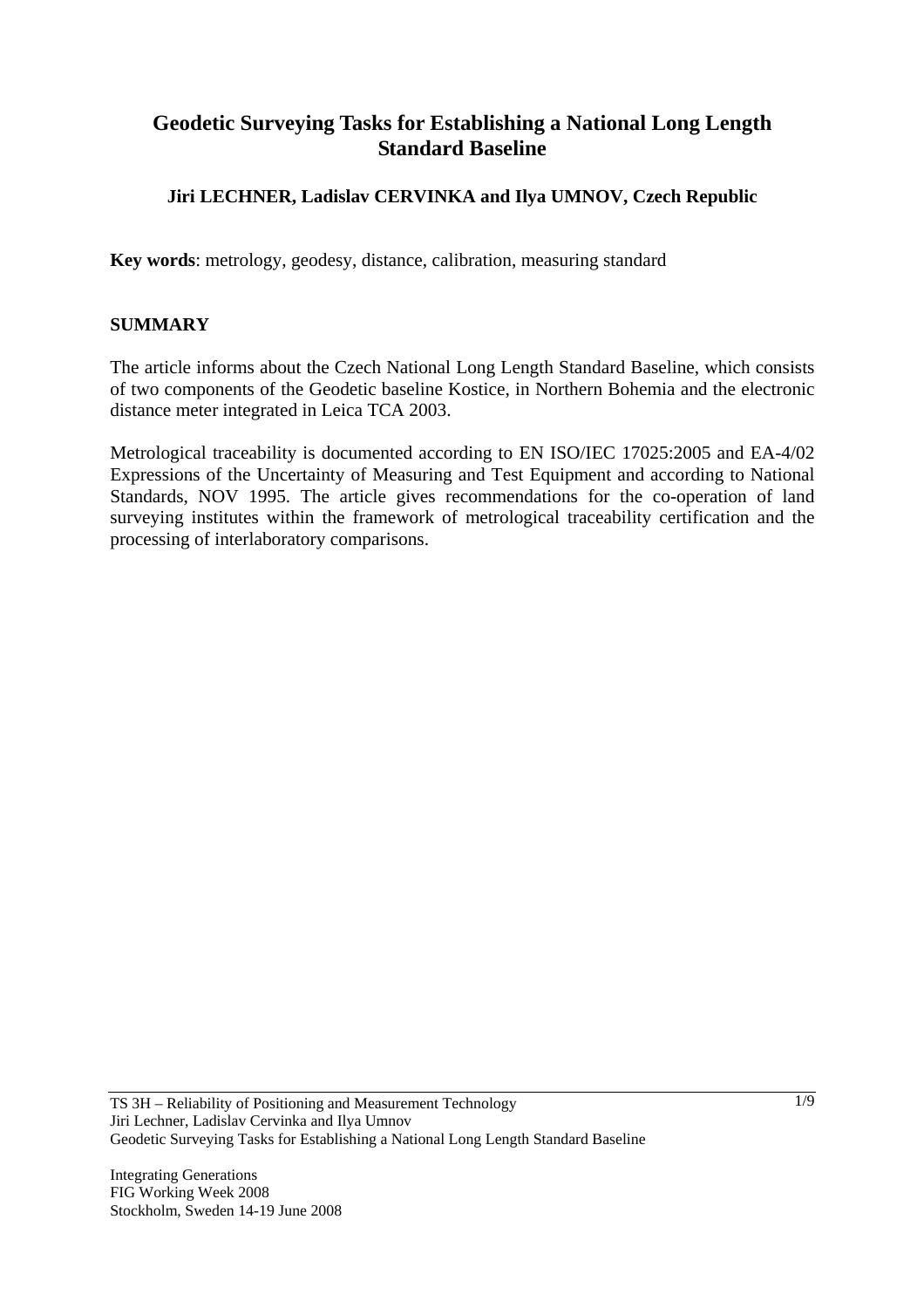# **Geodetic Surveying Tasks for Establishing a National Long Length Standard Baseline**

## **Jiri LECHNER, Ladislav CERVINKA and Ilya UMNOV, Czech Republic**

## **1. INTRODUCTION**

In the Czech Republic each land surveying engineer is bound to observe all Acts, especially the Act on Land Surveying and the related Act on Metrology and all related regulations.

Some results of the geodetic surveying activities must be validated by a public appointed geodetic survey engineer. Validation is finished by putting down the following text: "essentials and accuracy comply with legal standards and with requirements agreed with the customer."

Each public appointed survey engineer has to act professionally, observe all requirements which are agreed with the customer and comply with legal standards.

One of the requirements is to use calibrated measuring instruments. This means using measuring instruments with metrological traceability (the Act on Land Surveying and the Act on Metrology). The metrological traceability of measuring equipment is defined as the possibility of placing the measuring equipment into an uninterrupted sequence of measured quantity. This sequence begins by the measuring standard of the highest metrological quality.

The Act on Metrology establishes the following classification of measuring instruments:

- measuring standards,
- legally verified working measuring standards,
- working measuring standards,
- referential materials.

All measuring equipments used in geodetic surveying are classified as measuring standards.

The Act on Metrology defines rights and duties of persons and companies for ensuring correct and uniform measurements.

According to item no. 11, paragraph 5 of the Act on Metrology, each user of measuring equipment is responsible for its calibration if there is no other more suitable special method.

In the Czech Republic there are generally two independent ways of calibrations: according to National standards or according to EN ISO standards.

Original Czech legislation in this branch is set down by the following acts: the Act on Metrology No. 505/1990, as amended by Acts Nos. 119/2000 and 137/2002, and by Act. No.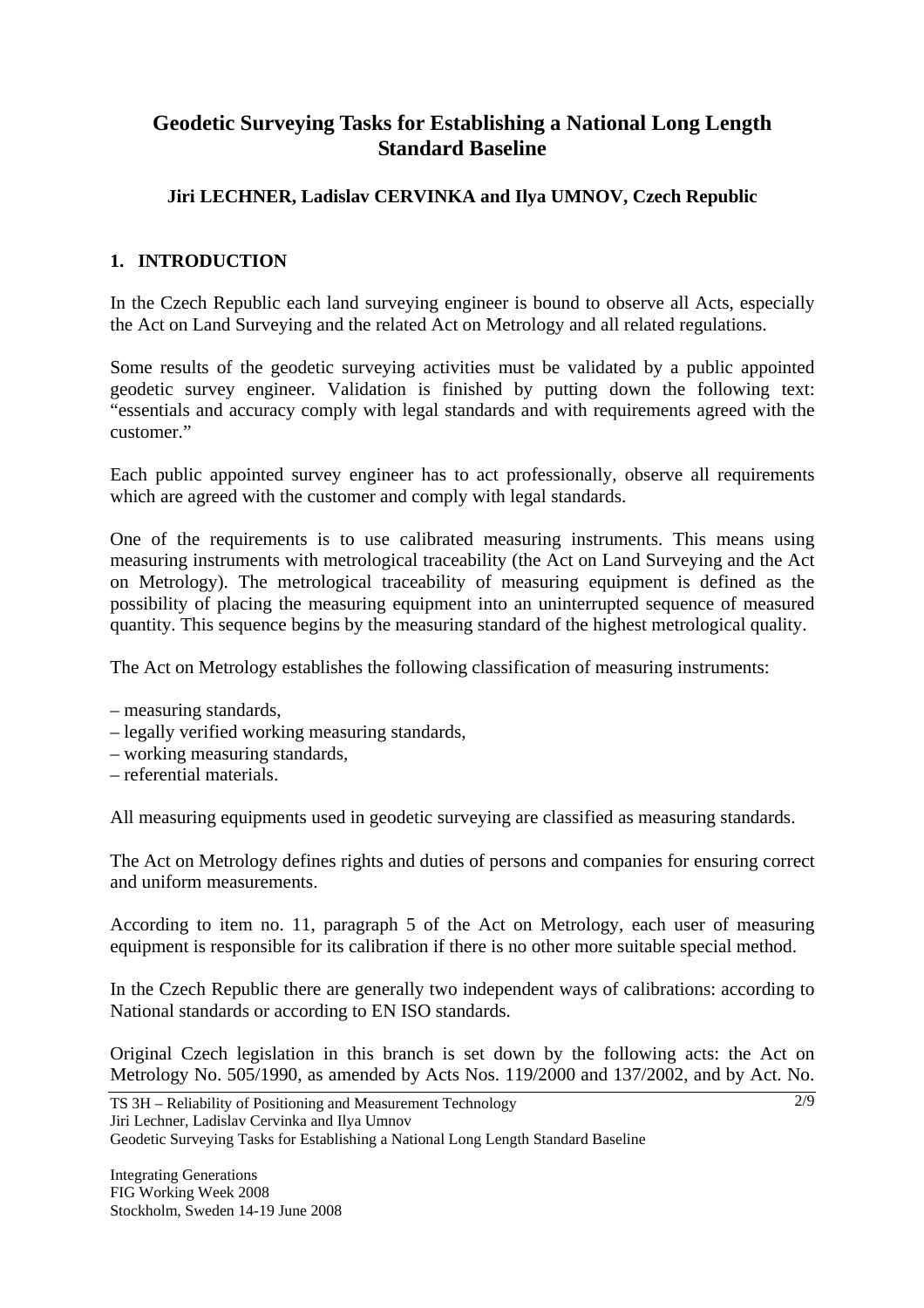13/2002 and also by Decree No. 262/2000 that defines correct and uniform measuring equipment and measuring procedures. This decree has been amended by decree No. 344/2002. The Decree No. 345/2002 establishes measuring equipment for legal control, measuring equipment which must be approved for use and fundamental measuring quantities and their symbols.

The quality system is regulated by standards CSN EN ISO 9000 and 9001 and by some other related standards.

Both ways are aimed to provide right and accurate measurements. This is ensured most frequently by calibrations of measuring equipment.

There are several technical and economic difficulties in providing the metrological traceability.

The organization that is preparing a measuring standard should carefully consider all technical and economic possibilities to decide whether the establishment of the standard is cost effective or if it would be better to have the measuring standard established by an authorized or accredited subject.

In the 80` of the 20th century electronic distance meters started to play an important role in distance measurement. High accuracy of measurements can be checked by two basic procedures:

– determination of physical quantities of the electronic distance meter in the laboratory (measuring the stability of radiation frequency),

– comparison with a reliable measuring standard.

Long-term experience has taught us that the majority of customers prefer calibration, which is analogical to common use of the measuring equipment. This was one of the reasons for establishing the National Long Length Standard Baseline.

The National Long Length measuring resolution of presently manufactured measuring instruments is in tenths of a millimeter.

This fact and the request of the Czech Government for ensuring the equivalence of metrology with EU countries, i.e. right and uniform measuring, was the reason for establishing the national standard of long distances. Right measuring of distances is important especially in road building.

The National Standard of Long Distances was established as a system consisting of the following parts:

– 12 pillars tightly fixed in the terrain which are parts of Kostice geodetic baseline,

– 12 plugs for an accurate centering of geodetic equipment on pillars,

– Leica TCA 2003 Total Station with integrated electronic distance meter with instruments for the measuring of the air temperature and barometric pressure.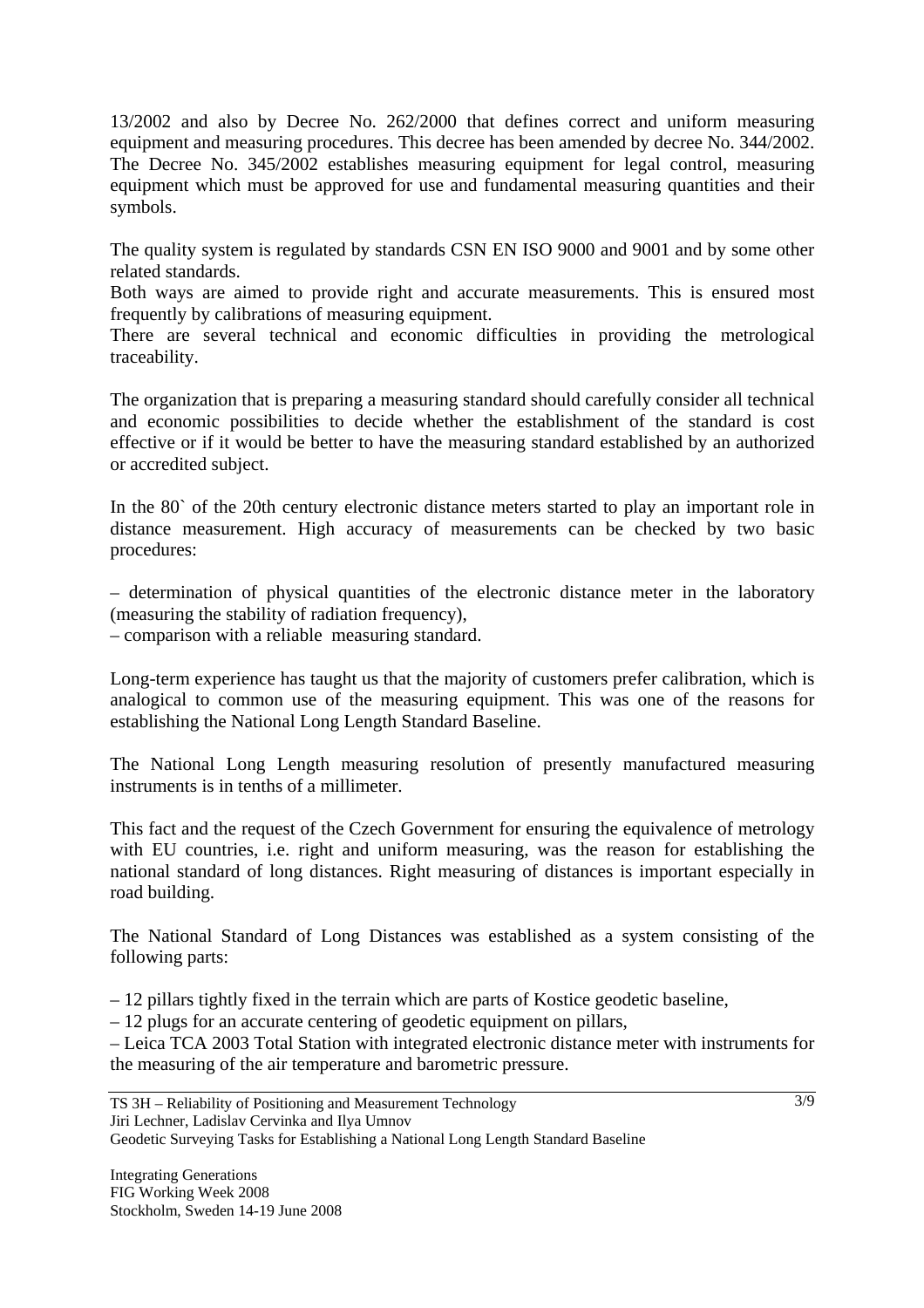## **2. DESCRIPTION OF THE MEASURING STANDARD**

The principle of the Measuring Standard is quite simple: it is the realization of distances where the shortest one is about 25 meters and the longest one is about 1450 meters. Each distance is represented by a combination of two pillars. The position of each pillar is fixed.



**Figure 2-1:** Pillar with the prism

Distance parameters of the measuring standard are in table 2-1. These parameters were the result of measurements of the measuring by EDM Leica TCA 2003 which has had metrological traceability on the laser interferometer HP 5519A. Distance parameters were checked by other methods with less accuracy. An international comparison has also been carried out by a team of the Laboratory of Geodesy of the Bundeswehr University in Munich, Germany.

The National Long Length Standard Base Line is situated about 60 km north-west of Prague. It is a set of 12 pillars, which are arranged in one line along a road between villages Kostice and Libceves. The pillars are numbered from 1 to 12.

The pillars are vertical steel piles which are hammered in the ground from 3 to 11 meter deep. The top of each pillar is about 1 meter above the ground and there is a round steel plate on each pillar. The plate is designed for the fixing of standard geodetic instruments. For each pillar, an accurate plug is necessary.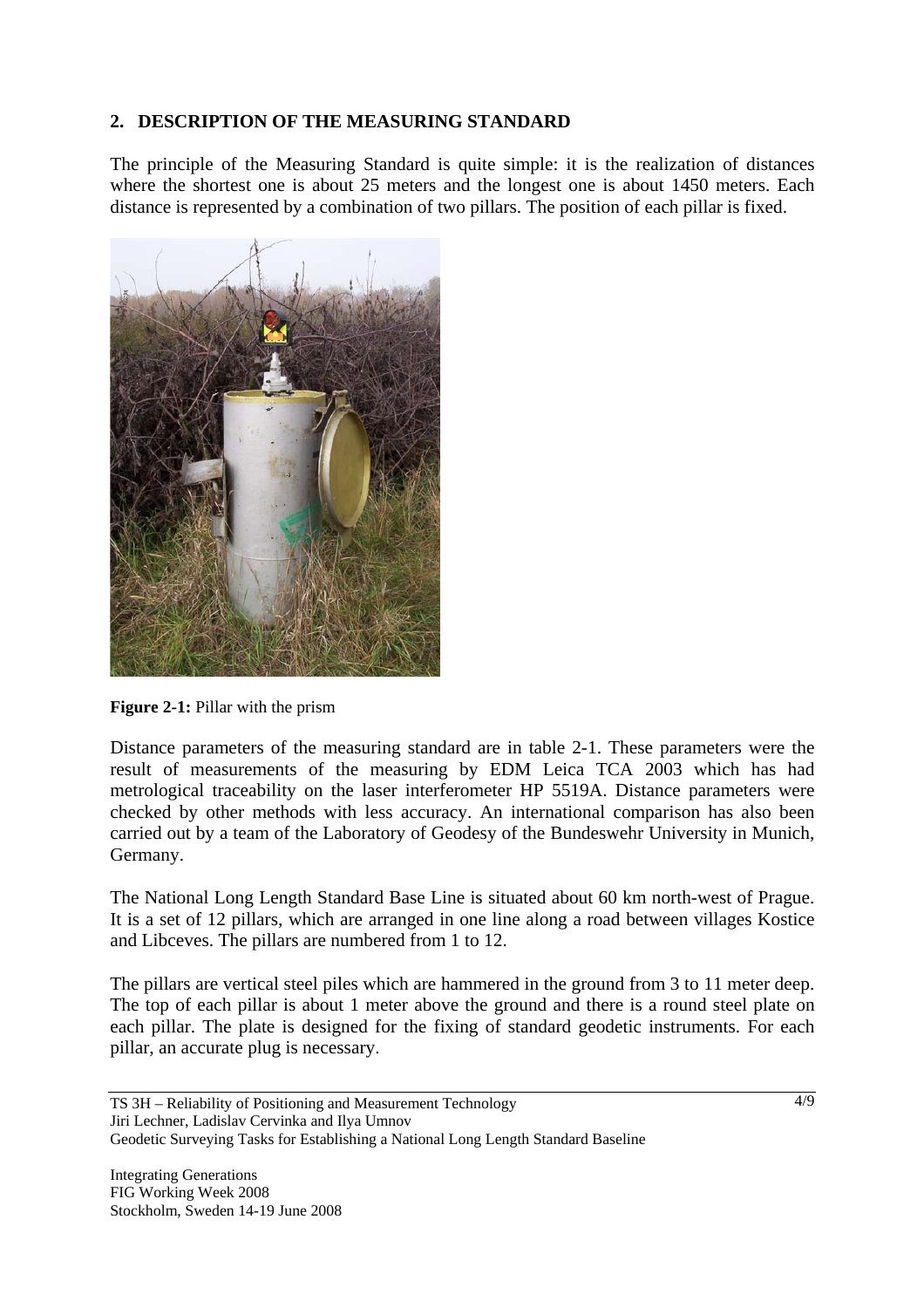Although all pillars are fixed deep in the ground, there are some residual movements. The values of these movements are usually in the range of tenths of a millimeter per year. The largest movement that has ever been measured, is 2 millimetres between years 2006 and 2007. These residual movements cause drift of the Standard Base Line, so that it needs to be periodically recalibrated.

The National Long Length Standard Baseline Kostice is used for EDM calibrations. EDMs are usually calibrated together with reflecting prisms. The calibration process results in determination of the index and scale constants that are necessary for determination of corrections of results obtained by the instrument. Accuracy of these corrections is also determined.

The set of 12 pillars can make 66 twins which represents 66 various lengths from 25 meters to 1450 meters. All distances are linear slope distances. There are several reasons for converting these distances into horizontal ones and for reducing them into a uniform surface. Particularly a reference surface the sphere with the radius of 6,370,201.887 meters has been chosen.



**Figure 2-2:** The view of the top of the pillar with fixed geodetic tripod

One of advantages of parameters determined in this manner is that only 11 values of horizontal distances between neighboring pillars are necessary for knowing all 66 distances. Other distances can be obtained simply by summing up appropriate values.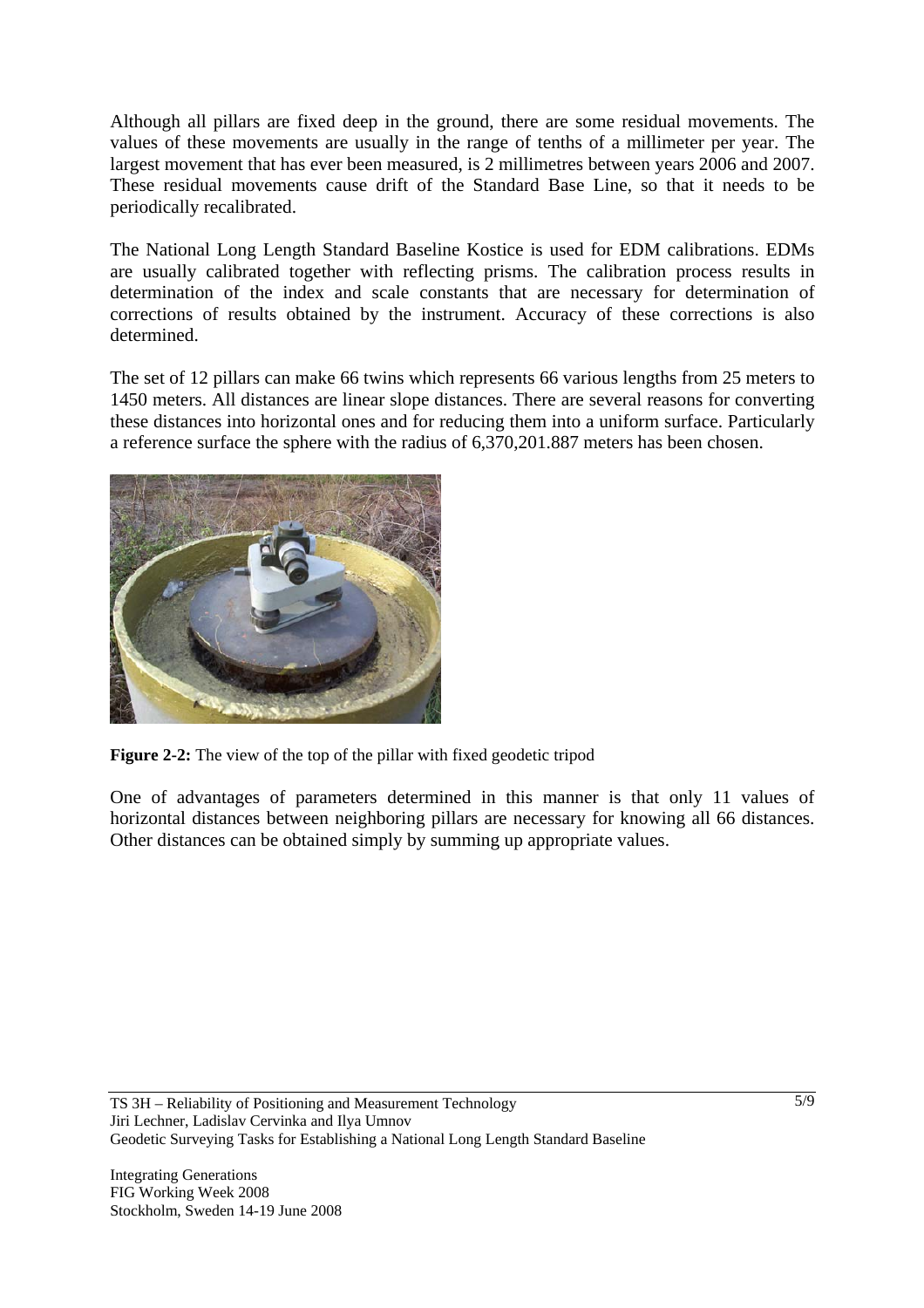| Pillars  | <b>Results</b><br>Institute<br>Topography<br>Cartography (2007) | Research<br>of<br>Geodesy,<br>and | <b>Results</b><br>University<br>(2006) | Bundeswehr<br>Munich<br>in | <b>Difference</b> |
|----------|-----------------------------------------------------------------|-----------------------------------|----------------------------------------|----------------------------|-------------------|
|          | Distance                                                        | Standard<br>uncertainty           | <b>Distance</b>                        | Standard<br>uncertainty    |                   |
|          | (m)                                                             | (mm)                              | (m)                                    | (mm)                       | (mm)              |
| $1 - 2$  | 25,0892                                                         | 0,5                               | 25,0881                                | 0,4                        | 1,1               |
| $1 - 3$  | 58,0519                                                         | 0,5                               | 58,0500                                | 0.4                        | 1,9               |
| $1 - 4$  | 133,8831                                                        | 0.6                               | 133,8810                               | 0.4                        | 2,1               |
| $1 - 5$  | 228,9825                                                        | 0,8                               | 228,9811                               | 0,4                        | 1,4               |
| $1 - 6$  | 332,9594                                                        | 1,1                               | 332,9586                               | 0,4                        | 0,8               |
| $1 - 7$  | 459,8596                                                        | 1.5                               | 459,8584                               | 0,4                        | 1,2               |
| $1 - 8$  | 608,8432                                                        | 1,9                               | 608,8415                               | 0,4                        | 1,7               |
| $1 - 9$  | 787,0671                                                        | 2,4                               | 787,0651                               | 0,4                        | 2,0               |
| $1 - 10$ | 977,8891                                                        | 3,0                               | 977,8827                               | 0.5                        | 6,4               |
| $1 - 11$ | 1199,9900                                                       | 3,6                               | 1199,9907                              | 0,5                        | $-0,7$            |
| $1 - 12$ | 1450,0077                                                       | 4,4                               | 1450,0112                              | 0,5                        | $-3,5$            |

Basic 11 values and their uncertainties are given in the table 2-1 below.

**Table 2-1:** Actual Parameters of the measuring standard

#### **3. TECHNOLOGIES OF DISTANCE DETERMINATION**

The National Long Length Standard Baseline Kostice was measured by the following methods:

- by electronic distance meter with accurate metrological traceability,
- by invar tapes,
- by methods of measuring horizontal parallax angles to a solid invar rod.

The first method listed above is the most accurate method based on precise calibration of the electronic distance meter Leica TCA 2003.

This precise calibration is possible in the range of the laser interferometer, which is from 0 to 30 meters. The only distance of the baseline which is in this range is the distance between pillars 1 and 2. For making benefit of the accurate calibration it was necessary to split other distances. The smallest possible number of measured sub-distances and the possibility of metrological traceability on the laser interferometer are the simple conditions for this splitting.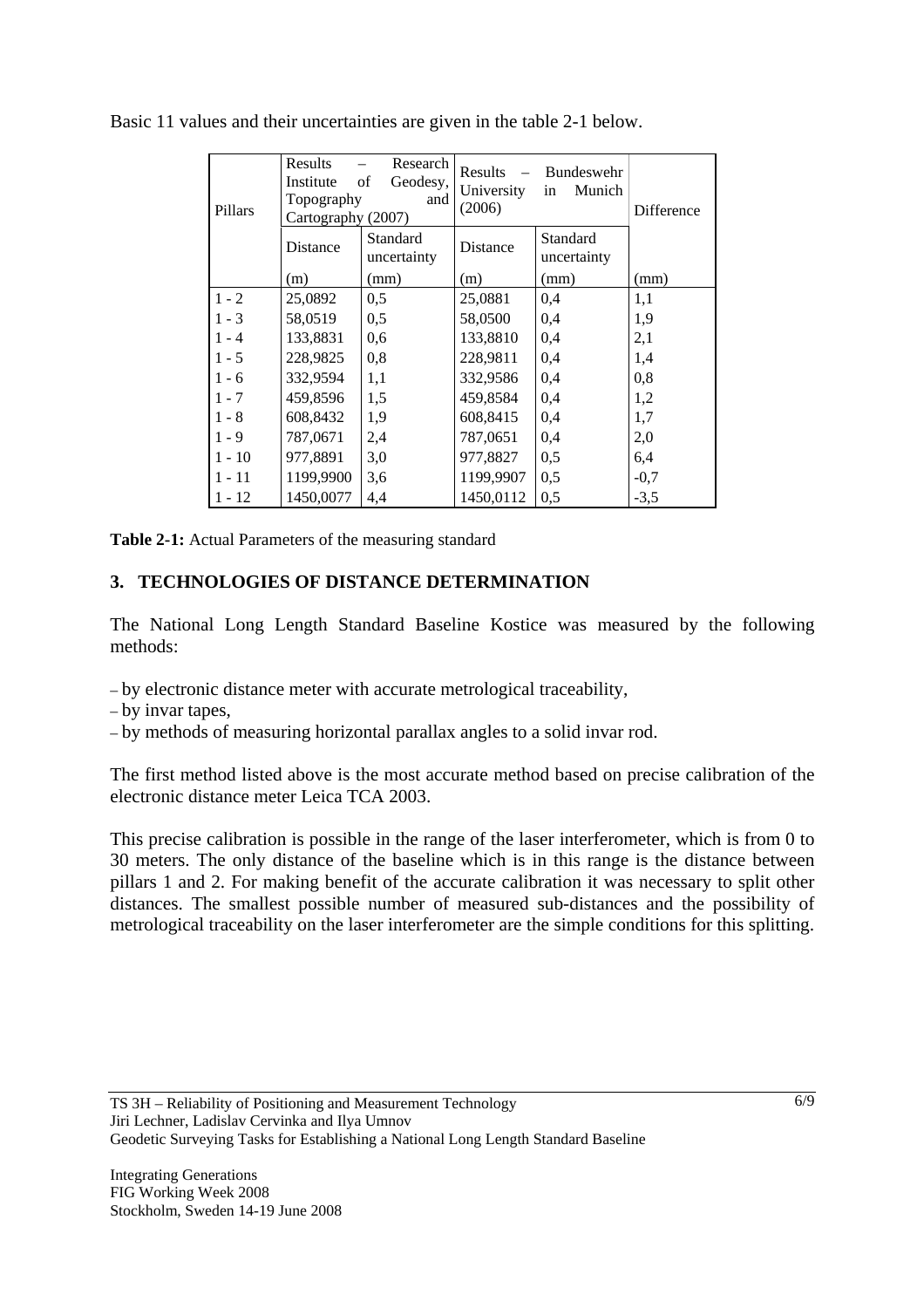

**Figure 3-1:** Measuring of the distance from the pillar no. 6 by invar tape

Hereby 10 distances were split into 10 various sub-distances. These sub-distances were roughly marked out and then measured with at least 10 repetitions. The measuring function of the EDM in the short range of each sub-distance was calibrated. The standard uncertainty of the calibration is about 0.08 millimeter.

Laser interferometer is traced on the laser interferometer IK-1 of the Czech Metrology Institute. This is how the National Long Distance Standard Baseline Kostice was traced on the SI realization of the meter unit.

Accuracy of distances between pillars can be determined by the following formula:

 $u_{[mm]} = Q(0, 5; 3, 0 \cdot L_{[km]}),$ 

where  $L$  is the value of distance in kilometers and  $u$  is standard uncertainty according to EA 4/02 document.

One of the most important sources of uncertainty in the field of measurement is uncertainty of the air temperature and barometric pressure. This was the reason why measurements were carried out early in the morning before sunrise when the temperature was more stable.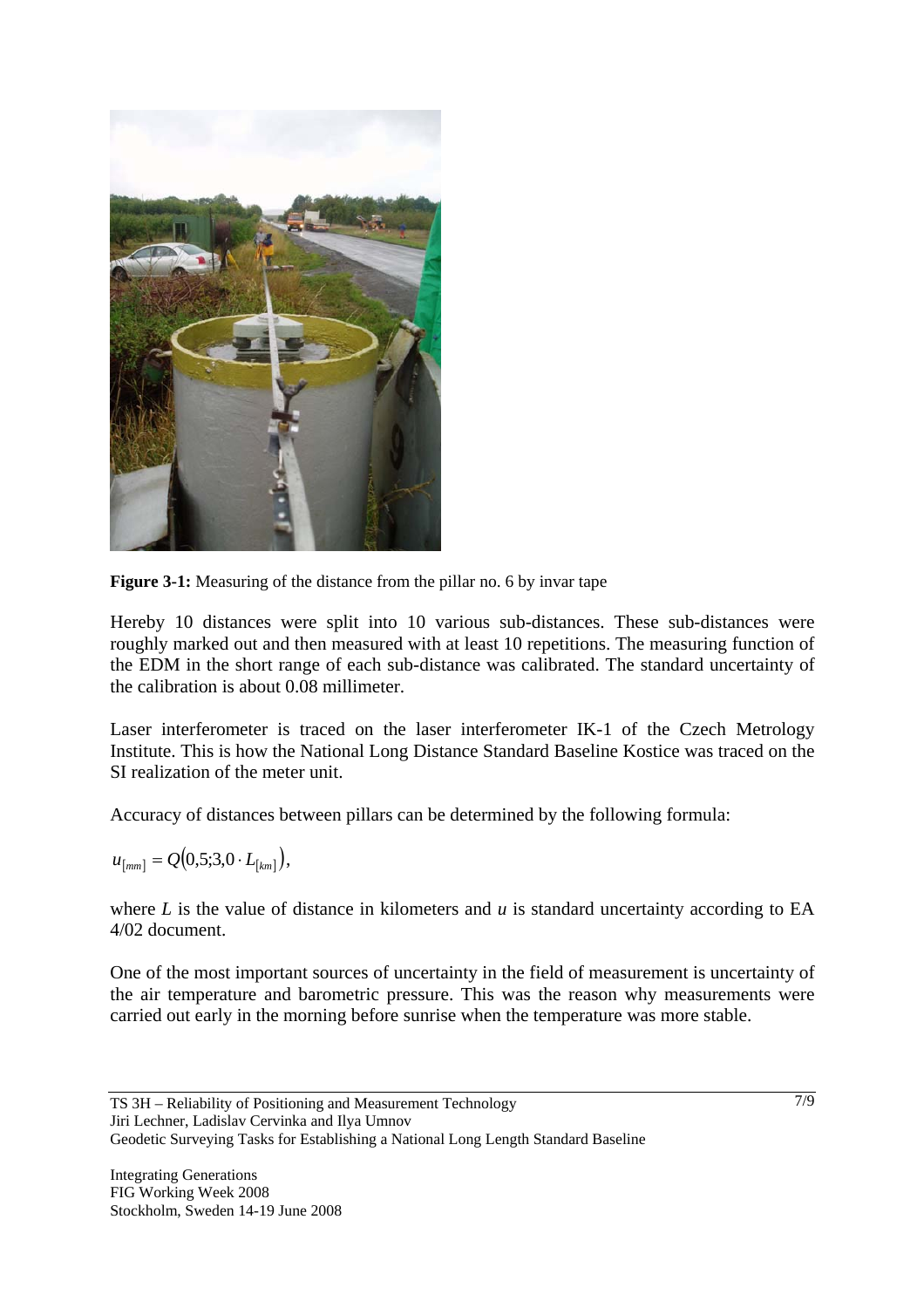### **4. INTERNATIONAL COMPARISON OF MEASUREMENT**

In the table mentioned above there are results of measurements which were carried out by the University of Bundeswehr Munich, Germany. All  $E_n$  coefficients except the distance  $1 - 3$ comply with the demands of the comparison. This laboratory has sophisticated methods of distance measuring and thanks to it also big authority in Germany, however their methods have no metrological traceability on the SI meter realization.

In the EU there are only two laboratories with accreditation for measurement of long distances. A Finnish laboratory and an Austrian laboratory have accreditation for measurement of distances up to 100 meters.

## **5. CONCLUSIONS**

Today's accuracy of distances between pillars does not respond to the actual need. There is a possibility of improvements based on parallel measurement of the radiation frequency. This is important for better determination of the most important source of uncertainty.

Desired accuracy is standard uncertainty of 2 millimeters for the 1 kilometer distance.

### **REFERENCES**

- Böhm J.: Errors theory and adjustment calculation, Geodetic and Cartographic Enterprise, Prague 1990
- Herda M.: Distance measuring in civil engineering and industry by tapes, Research Institute of Geodesy, Topography and Cartography, Prague 1972
- Heister, H.: Report of the measuring campaign Prague 2001, Bundeswehr University, Munich 2001
- Lechner, J.: Report of the establishing the long distances measuring standard Kostice, Research Institute of Geodesy, Topography and Cartography, Zdiby 1992

#### **BIOGRAPHICAL NOTES**

**Jiri Lechner**, born 1953**.** He graduated in 1977 from Moscow Institute of Engineers of Geodesy, Photogrammetry and Cartography (MIIGAiK), Russia. In 1991 he finished external postgraduate scientific studies at the same school. He works since 1977 in the Research Institute of Geodesy, Topography and Cartography, in the department of metrology and engineering geodesy. In his professional career he worked on following project:

– development of new measuring technologies for civil engineering and control of geometric parameters of buildings,

– developing and manufacturing automated measuring systems for deformation monitoring which are installed at the nuclear power plant in Temelin, Czech Republic,

– application of metrology in land surveying (metrological tracing of new measuring standards of angle and distance, managing of accredited calibration laboratory and authorized centre of metrology),

– creating new standards in land surveying and geoinformatics.